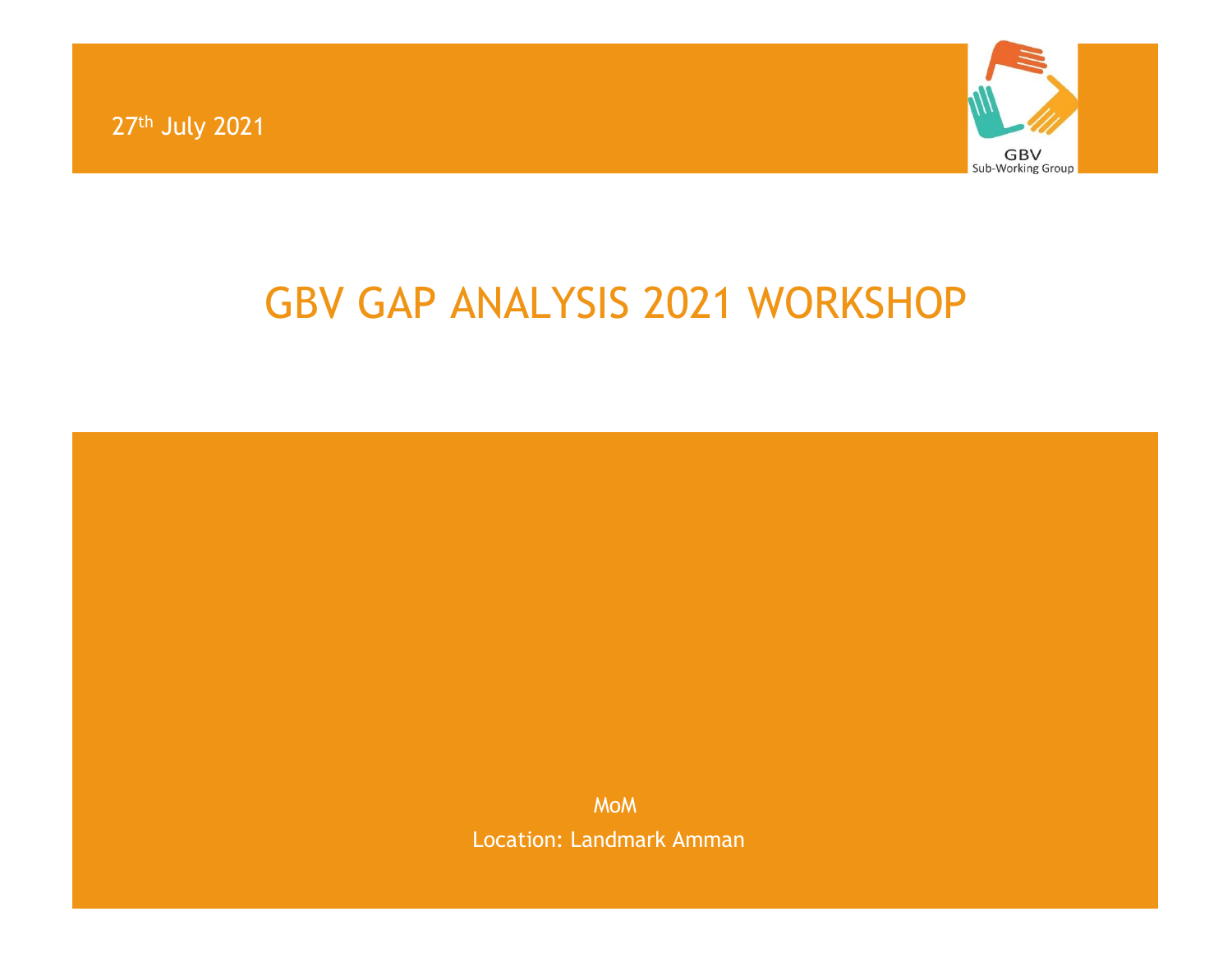## **Co-chairs:** UNHCR and UNFPA

**Agencies present:** AWO, DRC, IFH, IFH/KHF, ILO, IMC, INTERSOS, IOM, IRC, JRF, JWU, Legal Action Worldwide, Oxfam, Plan International, Save the children Jordan, UN Women, UNFPA, UNHCR, UNICEF and UNRWA

Agenda:

- GBV IM updates.
- Reviewing GBV SWG workplan (mid-year review).
- GBV Gap Analysis.
- World café and wrap up.

|                       | Discussion \ Question                                                                                                                                                                                                                                                                                                                                                                                                                                                                                                                                                                                                                                                                                                                                                                                                                                                                | <b>Action points</b>                                                                                                                                                                                                                                                            |
|-----------------------|--------------------------------------------------------------------------------------------------------------------------------------------------------------------------------------------------------------------------------------------------------------------------------------------------------------------------------------------------------------------------------------------------------------------------------------------------------------------------------------------------------------------------------------------------------------------------------------------------------------------------------------------------------------------------------------------------------------------------------------------------------------------------------------------------------------------------------------------------------------------------------------|---------------------------------------------------------------------------------------------------------------------------------------------------------------------------------------------------------------------------------------------------------------------------------|
| <b>GBV IM updates</b> |                                                                                                                                                                                                                                                                                                                                                                                                                                                                                                                                                                                                                                                                                                                                                                                                                                                                                      |                                                                                                                                                                                                                                                                                 |
| IM updates            | In Addition to the two pillars under Activity Info<br>IM tool, a new pillar has been added for COVID-<br>19 response implemented activities.<br>Reported activities from all agencies are<br>implemented in 12 different location covering<br>all Jordan governorates as per 2021 Al<br>submissions.<br>There was a shown increase in submissions<br>during the first half of this year compared to<br>last year from most of the agencies.<br>2021 targets vs achieved have been presented<br>per indicator during the presentation<br>disaggregate by sex and age group.<br>81% of clients demonstrating satisfaction<br>towards GBV case management services they<br>received during the half year.<br>"# WGMB with and without disability reached by<br>SGBV prevention and empowerment activities"<br>indicator have been overachieved by +2% during<br>the first half of 2021. | Q: there are indicators specific<br>$\sim$<br>for COVID-19 that are similar to<br>the GBV indicators, what data<br>should be included under those<br>indicators?<br>A: Programs implemented under<br>COVID-19 fund should be the ones<br>reported under COVID-19<br>indicators. |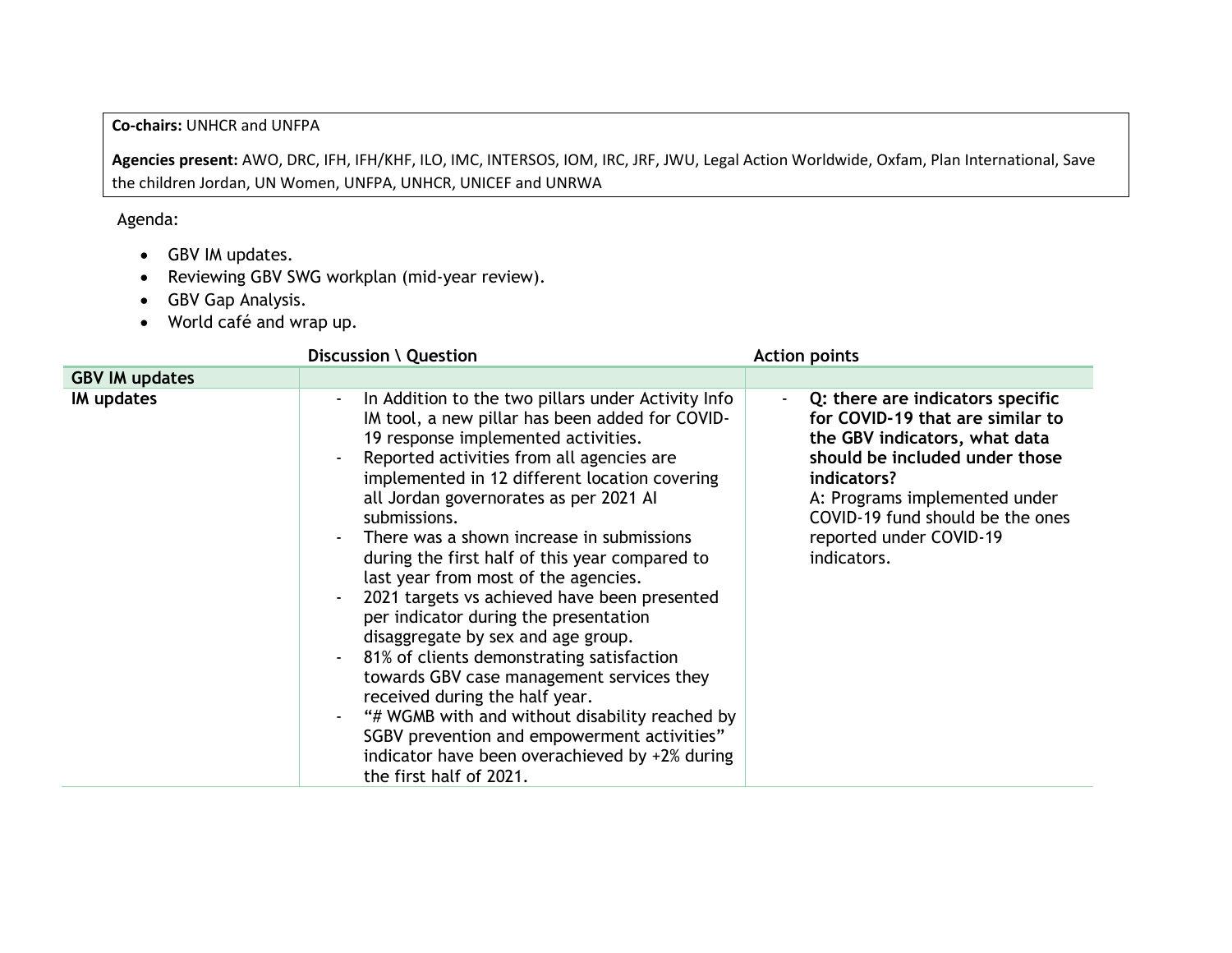| <b>Reviewing GBV SWG work</b><br>plan | Activities highlighted in; green are achieved,<br>yellow are pending/in the process and red are<br>not accomplished yet. A column for the midyear<br>is added to update the workplan and add<br>comments.<br>TORs and workplan: Each GBV WG gave their<br>status regarding updating the TORs and<br>workplan.<br>Support new SoPs launch and roll out: NCFA<br>confirmed that English version will be finalized<br>soon.<br>There is a need to upload the Inter-Agency<br>referral form to the portal.<br>Training on the SOPs: plan is made for 2022.                                                                                                                                                                                                                                                                                                                                                          | The reviewed version of the GBV<br>WG workplan will be uploaded to<br>the portal                                                                                                                                                                                                |
|---------------------------------------|-----------------------------------------------------------------------------------------------------------------------------------------------------------------------------------------------------------------------------------------------------------------------------------------------------------------------------------------------------------------------------------------------------------------------------------------------------------------------------------------------------------------------------------------------------------------------------------------------------------------------------------------------------------------------------------------------------------------------------------------------------------------------------------------------------------------------------------------------------------------------------------------------------------------|---------------------------------------------------------------------------------------------------------------------------------------------------------------------------------------------------------------------------------------------------------------------------------|
|                                       | <b>GBV Safe referral TOT: Participants (including</b><br>$\blacksquare$<br>GBV coordinators in Mafraq, Irbid and Zatari<br>camp) mentioned a need for another ToT. Last<br>year, the focus was on building the capacity of<br>UN agencies. Certified trainers were asked to<br>deliver two trainings; internal and at the Inter-<br>Agency level, if members agree that it's needed<br>then a new ToT can be conducted in addition to<br>updating the workplan. But first, coordinators<br>will follow up with the trained staff member<br>and provide field coordinators with the list of<br>trainers I their respective locations.<br>IOM: highlighted the need to understand the<br>challenges being faced by people who got TOT<br>before planning for another ToT.<br>UNICEF: It will be a good opportunity to focus<br>on local NGOs/CBOs and Makani centers as last<br>year the focus was on UN agencies | Safe Referral: Feedback to be<br>taken from previous attendees<br>who got the Safe referral TOT,<br>afterwards a new TOT will be<br>added to the workplan if still<br>needed.<br>Coordinators to look at making a<br>shorter version of the GBV safe<br>referral Pre/Post test. |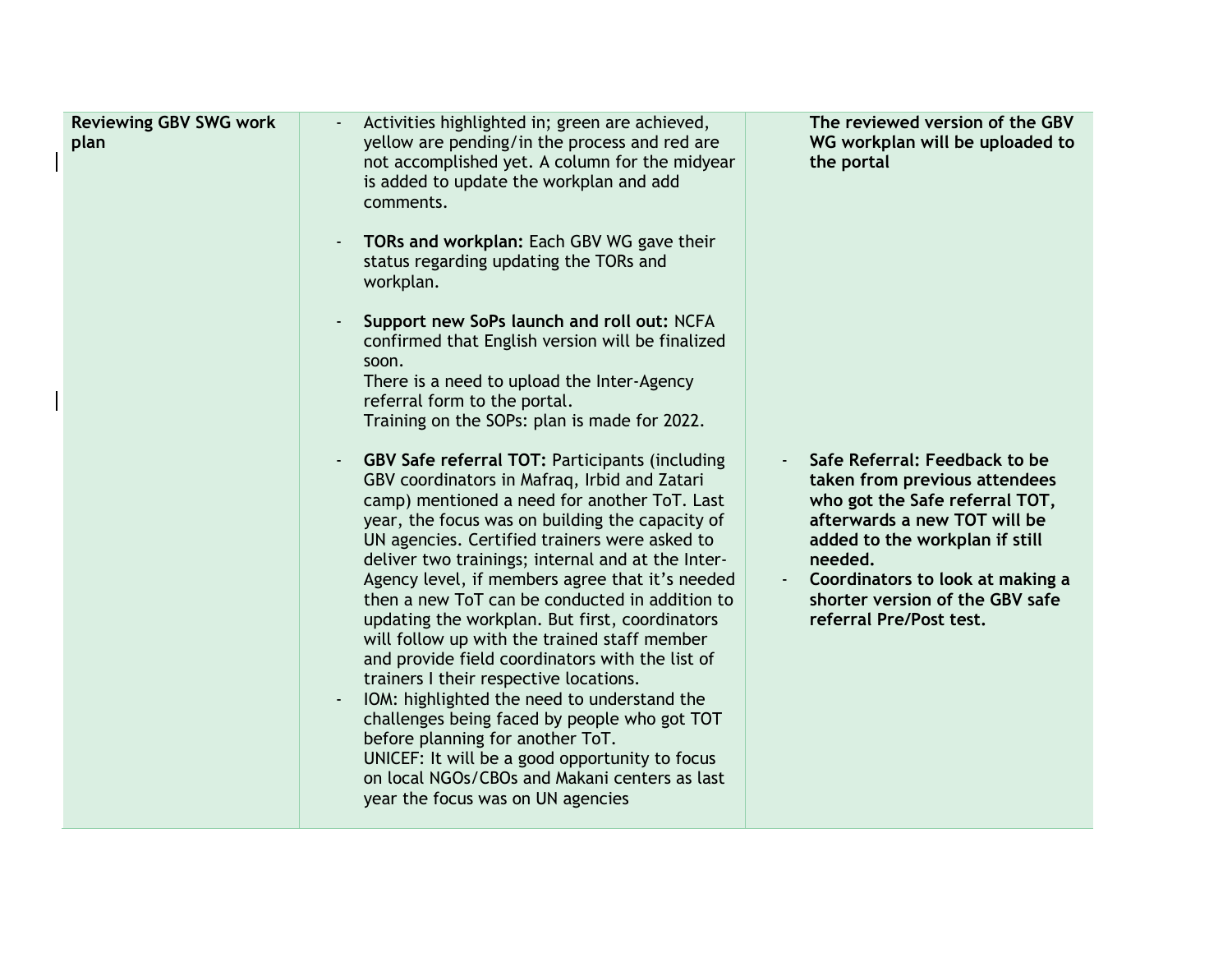| Two participants stated that the Safe referral<br>ToT Pre/Post test is too long and needs to be<br>shortened (based on the trainees' feedback)                                                                                                                                                                                                                                                                                              |  |
|---------------------------------------------------------------------------------------------------------------------------------------------------------------------------------------------------------------------------------------------------------------------------------------------------------------------------------------------------------------------------------------------------------------------------------------------|--|
| Amaali application: Some complaints have<br>received on Amaali App. Some data are not<br>updated in addition to phone numbers and<br>provided services. Assess the importance of<br>updating the hotlines and make sure that they<br>are functioning, and the services are updated as<br>well.                                                                                                                                              |  |
| JWU Amaali application, the GBV referral<br>pathway map GBV services. The known GBV<br>services are provided by UN Agencies.                                                                                                                                                                                                                                                                                                                |  |
| In Response to a question on Amaali App raised<br>$\blacksquare$<br>by JWU, it was highlighted that Amaali<br>application provides information about GBV<br>service provision nationwide. The GBV SWG<br>developed this application to have updated<br>information about GBV services and focal points<br>(specially that there is high turnover of GBV<br>focal points noticed previously) and consistent<br>changes of provided services. |  |
| Participation of governmental counterparts:<br>although a calendar of all GBV SWG meeting<br>was shared with FPD HQ but there are some<br>challenges have been raised by all WGs at the<br>different field locations on the participation<br>from FPD and MoSD side.<br>Zatari: no participation from authorities even<br>though they tried several methods (convenient<br>time of meetings, meeting language in                            |  |
|                                                                                                                                                                                                                                                                                                                                                                                                                                             |  |

- **Each coordinator to ask the WG in their respective locations to review and update their information on Amaali app during a specific timeline. Then, coordinators to do quality check and make sure information is up to date.**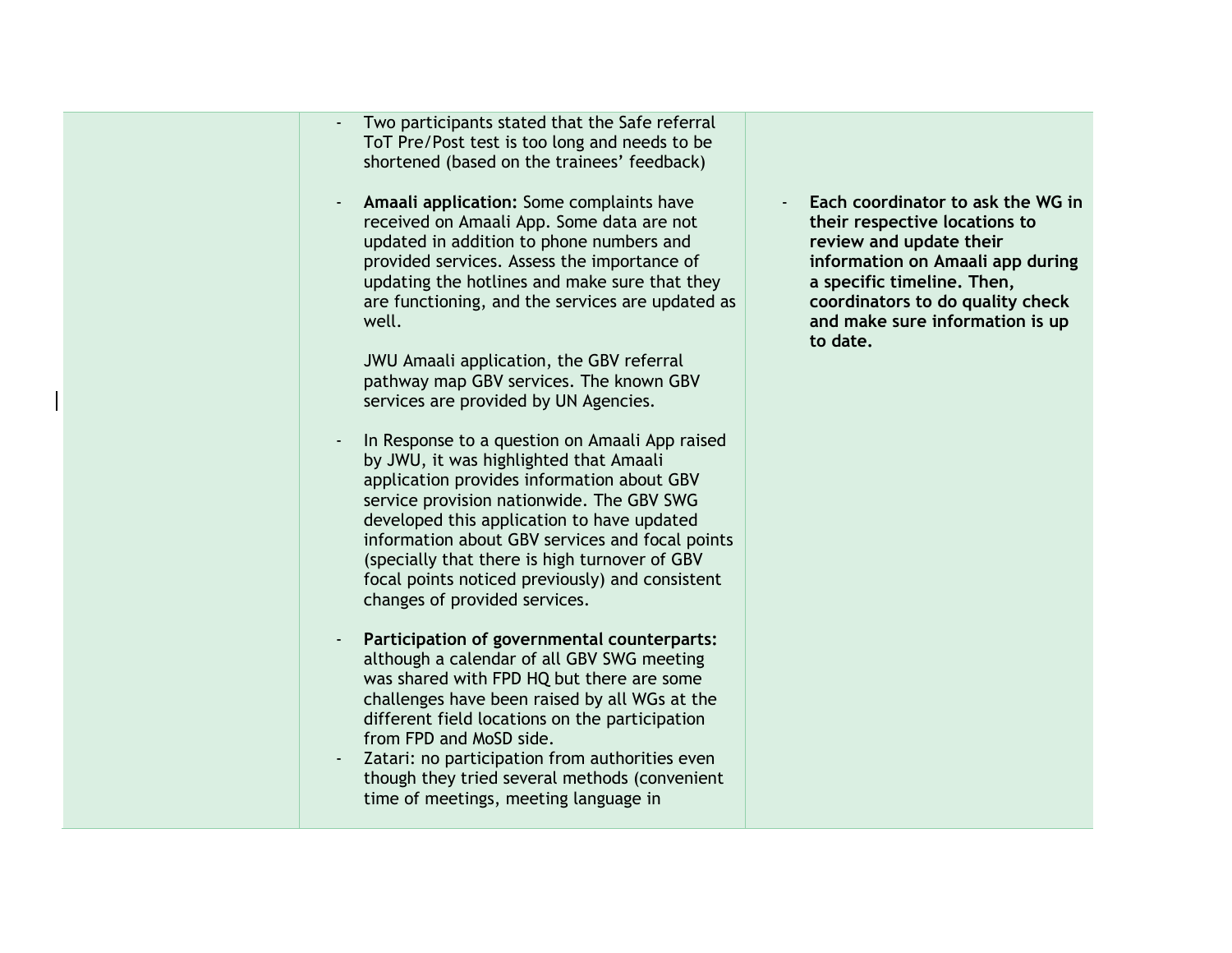|  |  | Arabicetc) to try to engage them. It's still a<br>challenge in Zatari.<br>Mafraq: Same Challenge as Zatari<br>Irbid: suggestion to assign fixed focal point from<br>the FPD in field different locations that can<br>attend.<br>Advocate with donors and key stakeholders to<br>include GBV as a key priority for response:<br>AWO: regarding the approval to the different<br>projects. They mentioned that its already<br>covered from different NGOs whether its Case<br>management services and PSS services, and<br>they mentioned that there is no tangible impact<br>shown in the field. two rejections have been<br>received. therefore, more advocacy work<br>needed to continue the service provision.<br>Another member stated that they said that<br>even in Ma'an they got the same comment.<br>Risk assessment: IOM leads on the EJC and East<br>Amman risk assessment. Irbid and Ramtha risk<br>assessment has been finalized and presented to<br>the WG and uploaded on the Portal.<br>IOM: Data collection were completed and for<br>east Amman the workshop was done yesterday<br>on data collection. an email will be sent soon,<br>and the final report will be ready by end of<br>September. Main recommendation: To reflect<br>on recommendations from the conducted Risk<br>Assessments in the Gap Analysis that will be<br>held in today's workshop.<br>Supporting Monitoring framework for the | <b>Irbid and Ramtha risk assessment</b><br>to be uploaded to UNHCR portal. |
|--|--|-------------------------------------------------------------------------------------------------------------------------------------------------------------------------------------------------------------------------------------------------------------------------------------------------------------------------------------------------------------------------------------------------------------------------------------------------------------------------------------------------------------------------------------------------------------------------------------------------------------------------------------------------------------------------------------------------------------------------------------------------------------------------------------------------------------------------------------------------------------------------------------------------------------------------------------------------------------------------------------------------------------------------------------------------------------------------------------------------------------------------------------------------------------------------------------------------------------------------------------------------------------------------------------------------------------------------------------------------------------------------------------------------------------------------|----------------------------------------------------------------------------|
|--|--|-------------------------------------------------------------------------------------------------------------------------------------------------------------------------------------------------------------------------------------------------------------------------------------------------------------------------------------------------------------------------------------------------------------------------------------------------------------------------------------------------------------------------------------------------------------------------------------------------------------------------------------------------------------------------------------------------------------------------------------------------------------------------------------------------------------------------------------------------------------------------------------------------------------------------------------------------------------------------------------------------------------------------------------------------------------------------------------------------------------------------------------------------------------------------------------------------------------------------------------------------------------------------------------------------------------------------------------------------------------------------------------------------------------------------|----------------------------------------------------------------------------|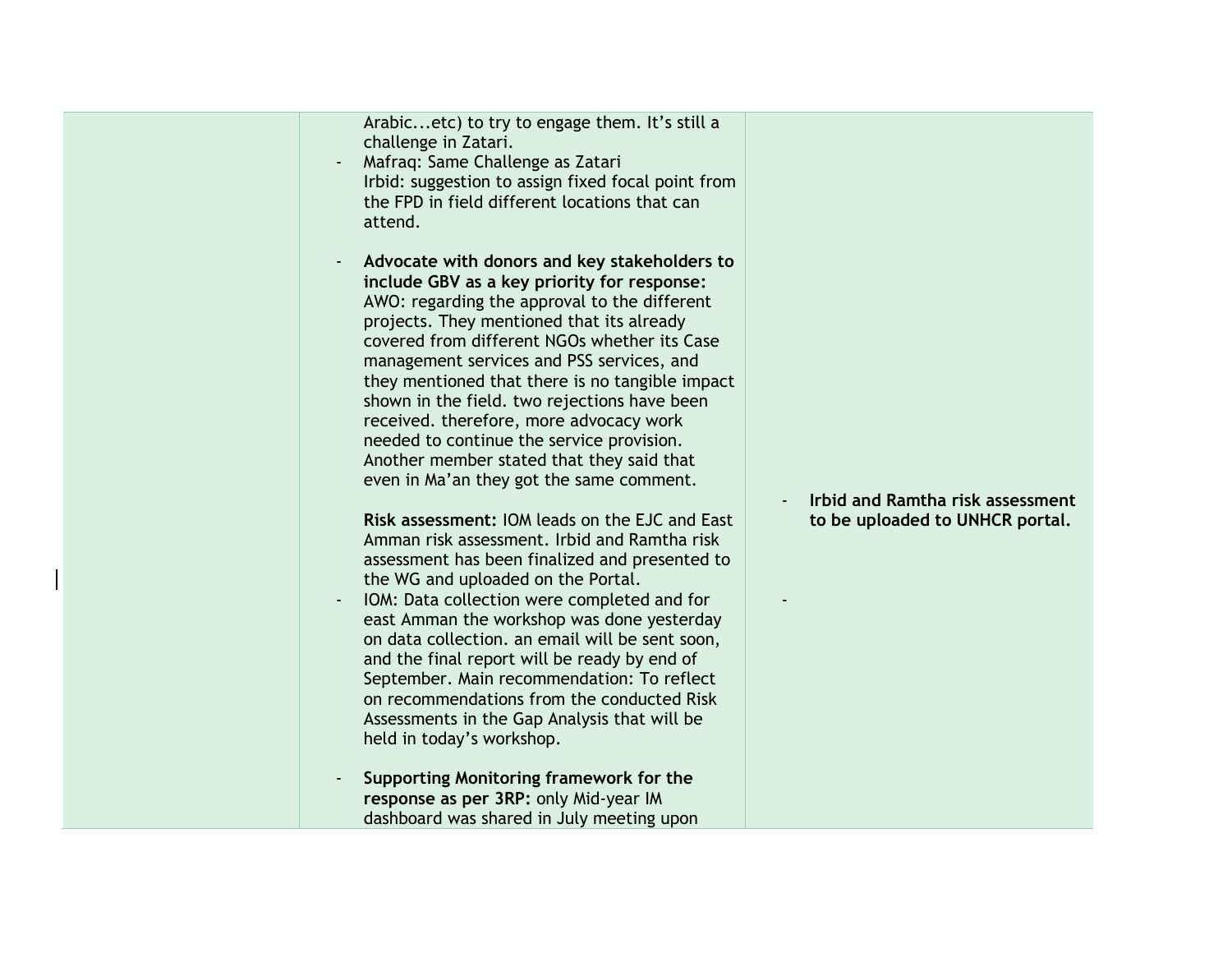| <b>GBV Gap Analysis</b> | finalization data entry, but we will continue<br>presenting the dashboard on monthly basis.<br>Development of guidance notes on technical<br>issues: COVID-19 vaccination and implications<br>for gender-based violence (GBV) prevention and<br>response guidance note was finalized and<br>presented in all GBV SWGs. Pending: CVA<br>guidance note will be produced in the second<br>half of the year.<br>Recommendation to present this document to<br>the health WG.<br>Coordinate capacity building initiatives:<br>Activity info and FTS trainings are delivered.<br>Pending: Disability inclusion and LGBTIQ<br>trainings<br>Strengthen sector gender analysis: Gender<br>focal points were elected (JRF and GfP). They<br>attend the GSFPN regularly.<br>Q: Have any gender analysis been conducted,<br>what is the frequency? is it for the camps<br>only?<br>A: No specific gender analysis has been<br>conducted yet, but we make sure gender<br>elements are covered in every document<br>produced by the WG.<br>UN Women: Multi sectoral gender analysis will<br>be produced in next September - Desk review.<br>Members have been divided to five different groups to |  |
|-------------------------|-------------------------------------------------------------------------------------------------------------------------------------------------------------------------------------------------------------------------------------------------------------------------------------------------------------------------------------------------------------------------------------------------------------------------------------------------------------------------------------------------------------------------------------------------------------------------------------------------------------------------------------------------------------------------------------------------------------------------------------------------------------------------------------------------------------------------------------------------------------------------------------------------------------------------------------------------------------------------------------------------------------------------------------------------------------------------------------------------------------------------------------------------------------------------------------|--|
|                         | discuss the GBV gap analysis in each location.                                                                                                                                                                                                                                                                                                                                                                                                                                                                                                                                                                                                                                                                                                                                                                                                                                                                                                                                                                                                                                                                                                                                      |  |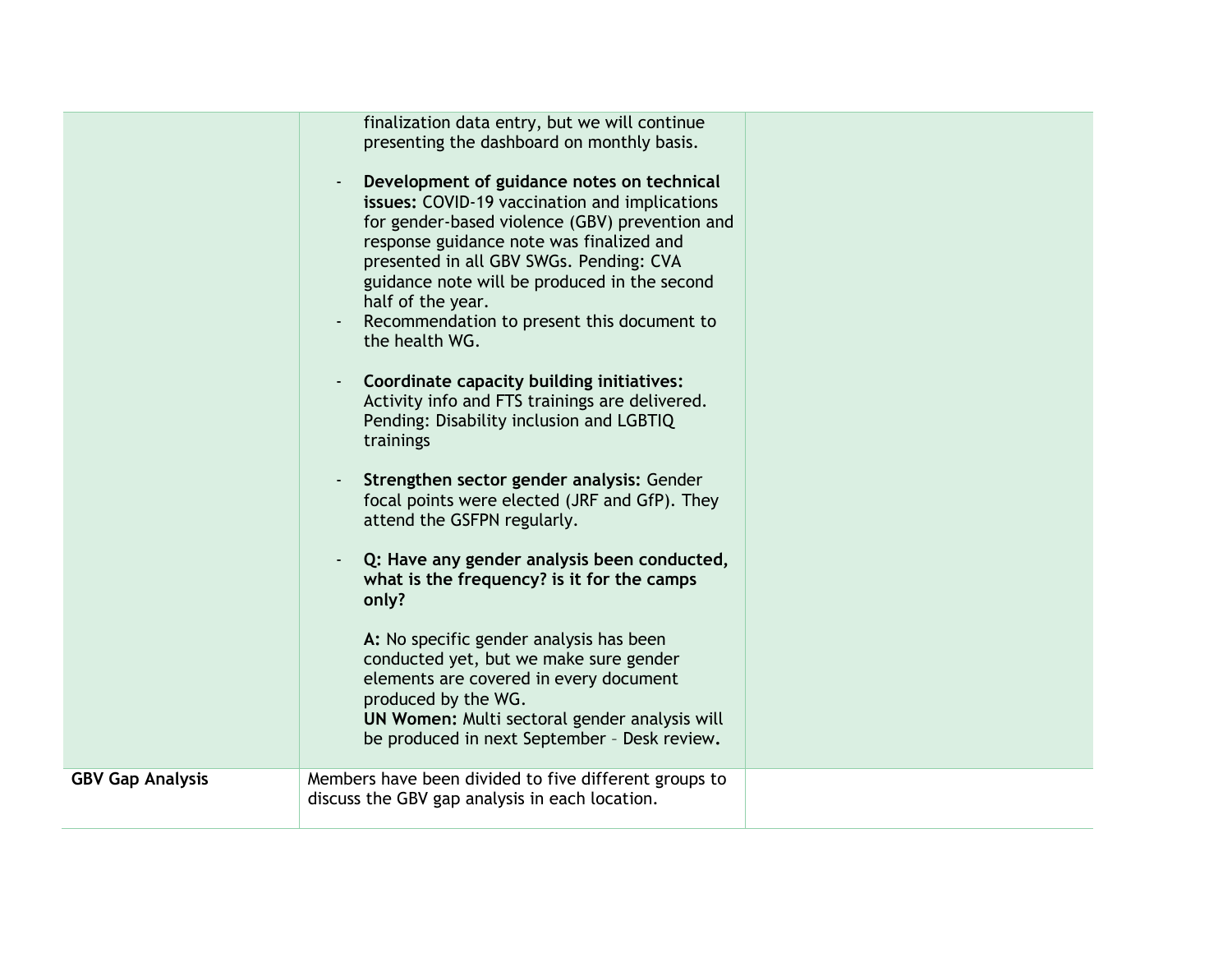|                        | ٠.                                          | Amman group                                  |  |
|------------------------|---------------------------------------------|----------------------------------------------|--|
|                        | 2.                                          | Irbid group                                  |  |
|                        | 3.                                          | Zaatari camp Group                           |  |
|                        | 4.                                          | Mafrag Group                                 |  |
|                        |                                             | Azrag Group (Ahmad Wazani)                   |  |
| World café and wrap up |                                             | Groups to go around the different groups and |  |
|                        | contribute to the gaps and recommendations. |                                              |  |